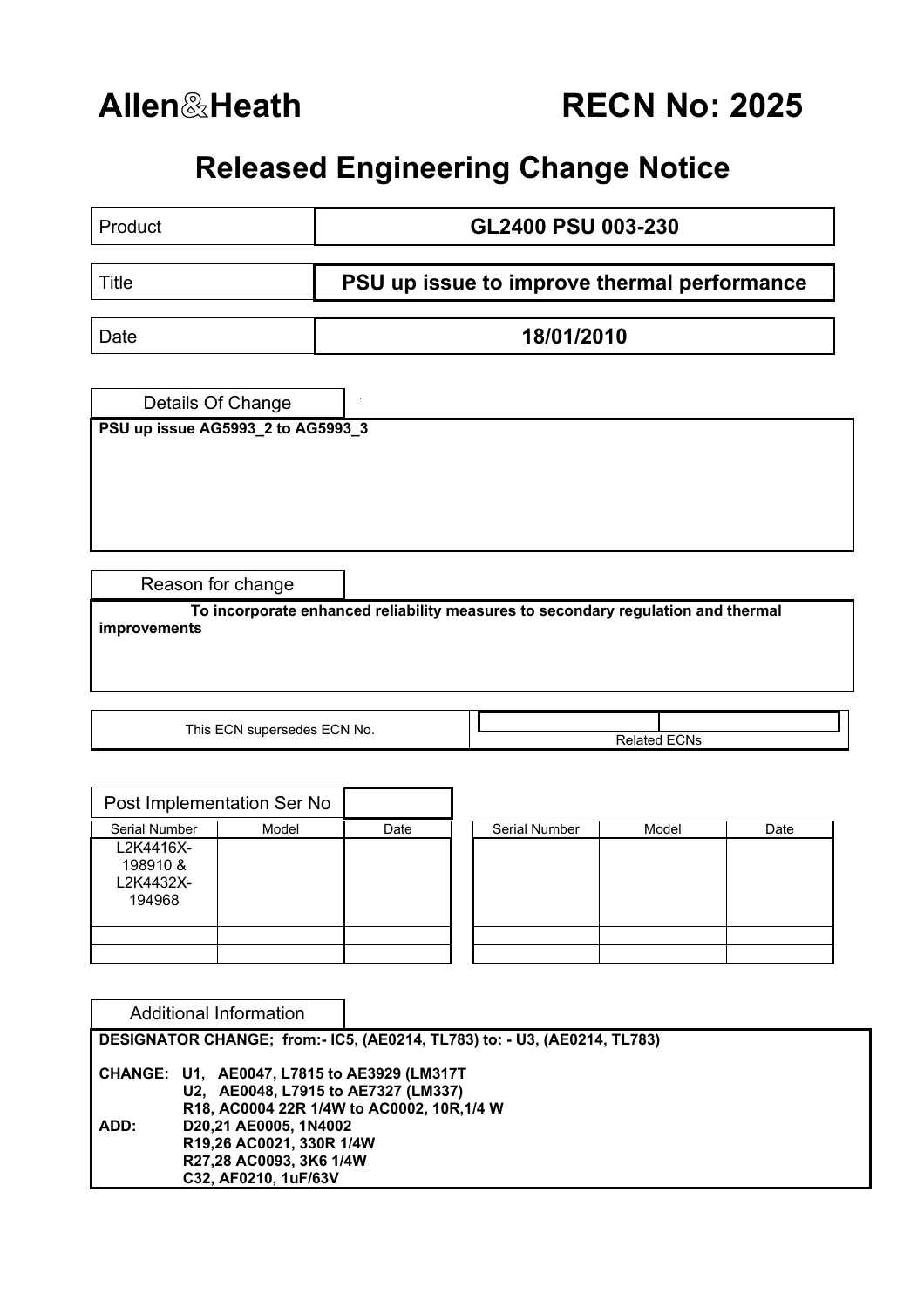**NOTE;New devices AE3929 & AE7327 are direct replacements for AE0047 & AE0048, (same footprint and insulation req`d)** 

See next page